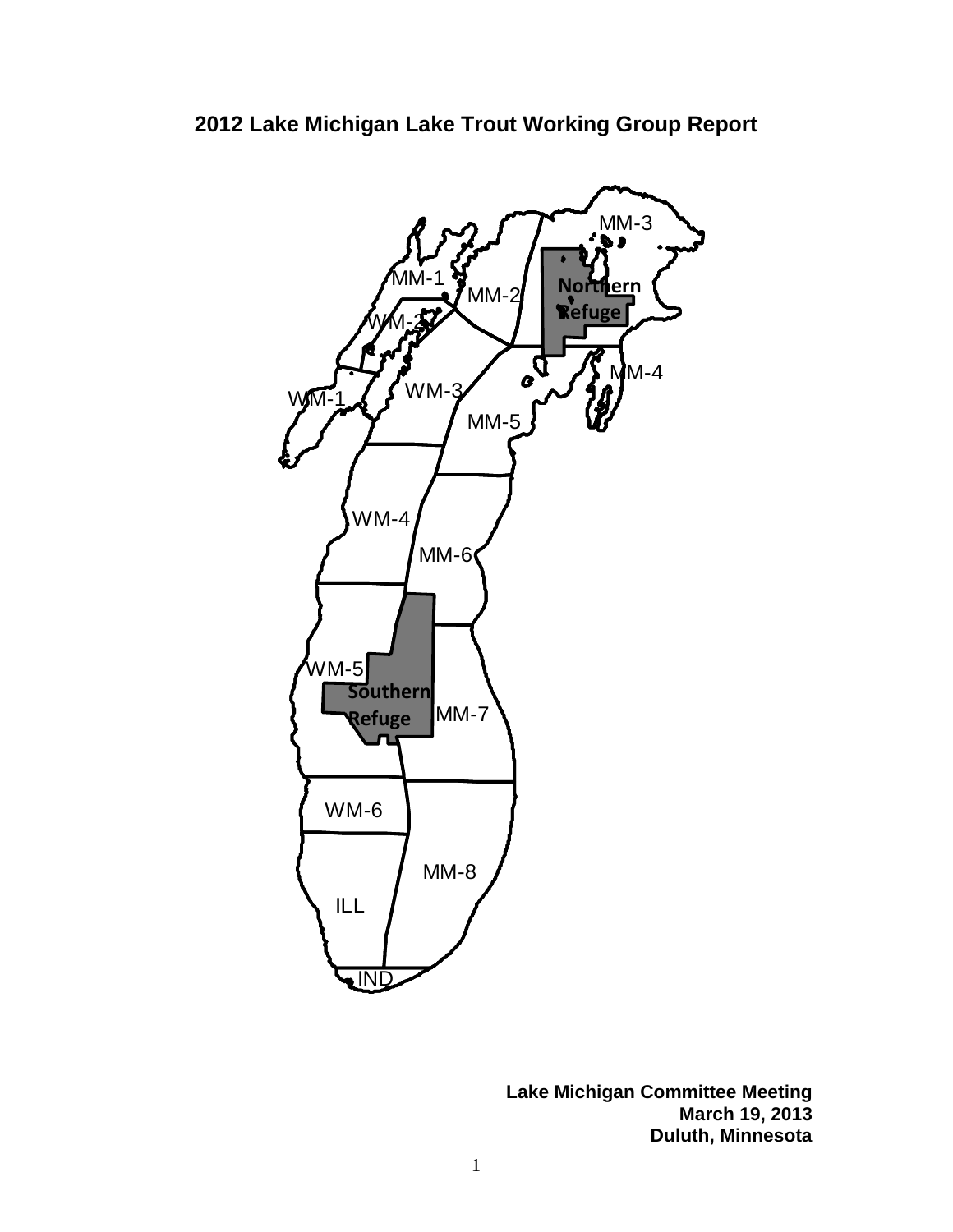This report provides a brief overview of the status of lake trout populations and restoration efforts in Lake Michigan. It provides a quick, graphical representation of pertinent data, and is structured to review the population objectives articulated in *A Lake Trout Restoration Guide for Lake Michigan* (Bronte et al. 2008*).* The objectives generally follow the ontogeny of lake trout and recommend population benchmarks to increase the probability of significant and sustained natural reproduction by hatcheryreared fish. Graphical presentations provide current measures within a time series (when available) and compare current values with target values to gauge progress towards restoration.

#### *Bronte, C. R., C. C. Krueger, M. E. Holey, M. L. Toneys, R. L. Eshenroder, and J. L. Jonas. 2008. A guide for the rehabilitation of lake trout in Lake Michigan. Great Lakes Fishery Commission, Misc. Publ. 2008-01, Ann Arbor, MI.*

**Overall Goal:** In targeted rehabilitation areas, reestablish genetically diverse populations of lake trout composed predominately of wild fish able to sustain fisheries.

Objective 1 (Increase genetic diversity): Increase the genetic diversity of lake trout by introducing morphotypes adapted to survive and reproduce in deep-water, offshore habitats, while continuing to stock shallow-water morphotypes.

Results: Klondike Reef strain from Lake Superior has been recommended for introduction to deep-water habitats; the LMC has decided that a limited number should be stocked experimentally in the near future. In 2012, about 80,000 Klondike Reef strain yearlings were stocked on Northeast Reef in the Mid-lake Refuge (MLR), also known as the Southern Refuge. Lean lake trout from Seneca Lake (Finger Lakes, NY), Apostle Islands (Lake Superior), and Lewis Lake (Lake Michigan remnant) have been selected as the primary lean lake trout strains. Additionally, a remnant, nearshore form of lean lake trout from Parry Sound (Lake Huron) has been raised in USFWS hatcheries and is scheduled to be stocked into Lake Michigan during 2013.

Objective 2 (Increase overall abundance): By 2014, increase densities of lake trout populations in targeted rehabilitation areas to levels observed in other Great Lakes locations where recruitment of wild fish to the adult population has occurred. To achieve this objective, CPUE in spring assessments should consistently exceed 25 lake trout/1000 feet of graded-mesh (2.0 – 6.0 inch) gill net fished.

Results: Spring gill net assessments in 2012 indicated that overall abundance remains substantially below the target level of 25 lake trout/1000 ft of net (horizontal line) lakewide (Figure 1). In most areas, abundance was well below the target level. However, abundance has, at times, approached or exceeded the target level in a few statistical districts (Illinois waters, MM-5, MM-6, and WM-5) and in the MLR. According to the spring assessments, lakewide lake trout abundance decreased from about 9 fish/1000 ft in 2011 to about 7 fish/1000 fit in 2012 (Figure 1).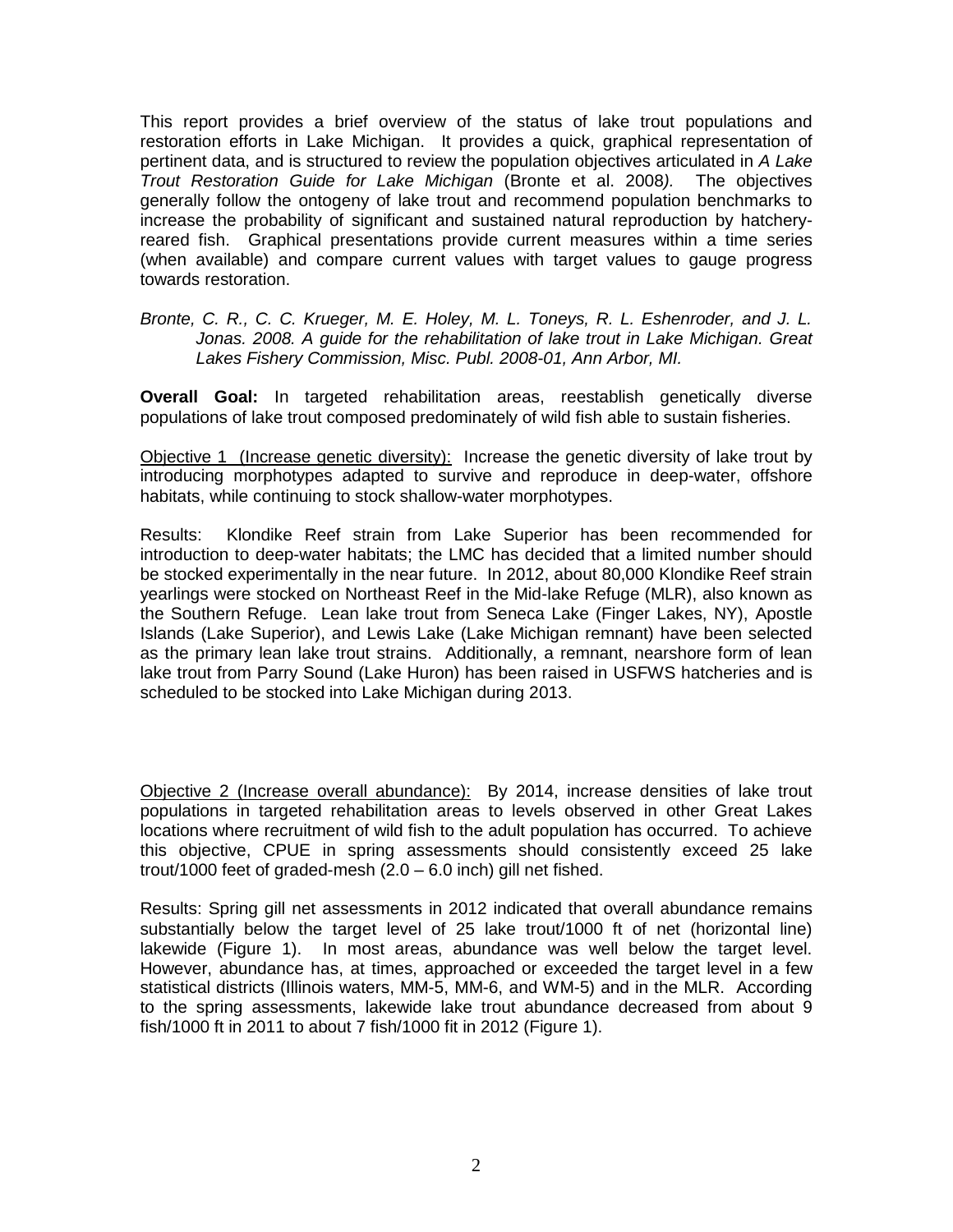

*Figure 1. Spring survey lake trout catch per effort (mean number of fish/1000 ft of graded mesh gill net) for Lake Michigan statistical districts and refuges, 1998-2012. Error bars represent the mean ± 2 standard errors.*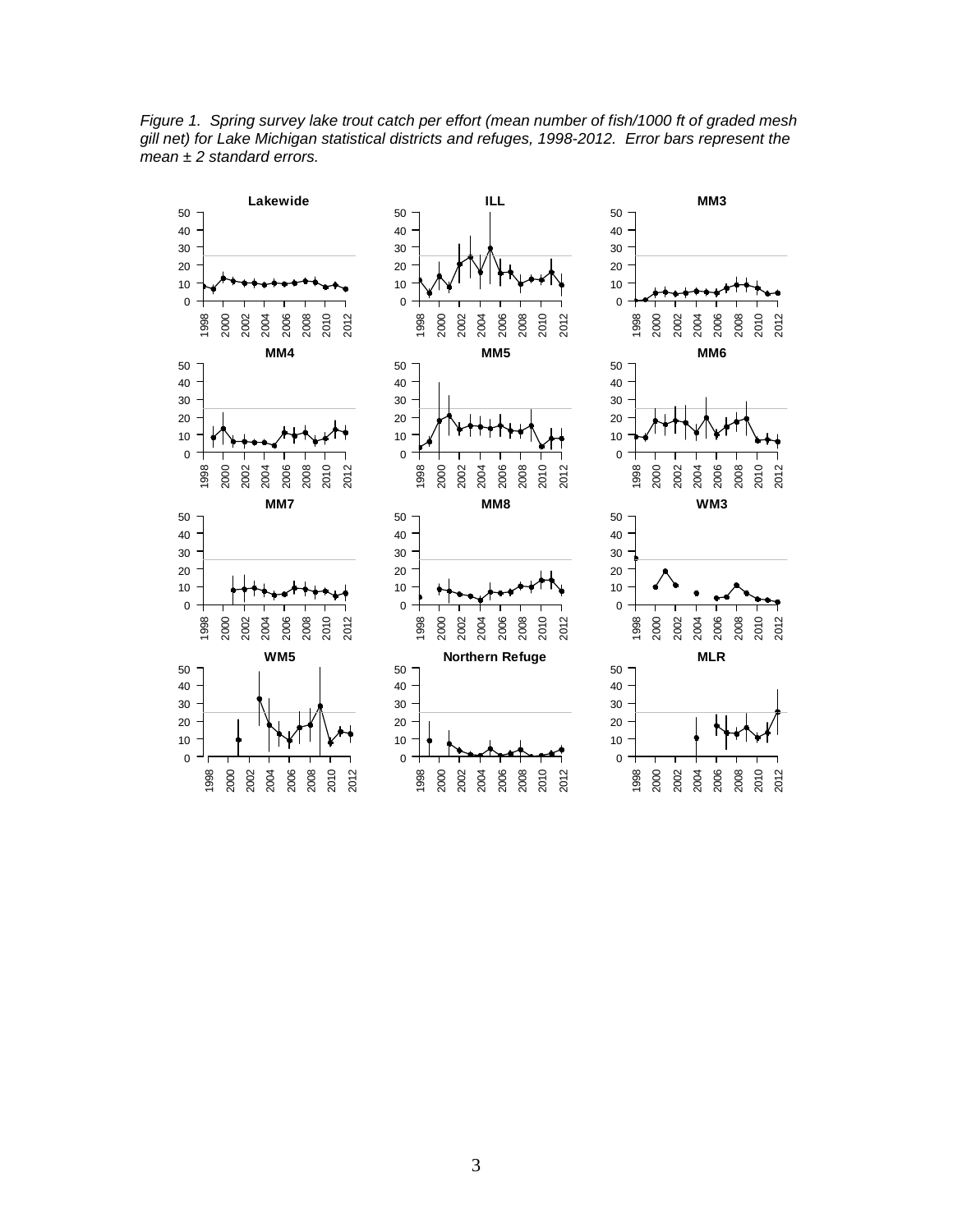Objective 3 (Increase adult abundance): By 2020, achieve densities of spawning adult lake trout in targeted rehabilitation areas comparable to those observed in other Great Lakes locations where recruitment of wild fish to the adult population has occurred. To achieve this objective, CPUE in fall assessments should consistently exceed 50 fish/1000 ft of graded-mesh (4.5-6.0 inch) gill net fished.

Results: Of the 12 spawning areas sampled during fall 2012, 6 areas met or exceeded the target (Figure 2). In some areas, abundance of adult fish is low and may not be adequate to result in egg deposition rates sufficiently high to overcome impediments to rehabilitation. The lowest spawner abundances were measured at Big Reef, Boulder Reef, and Gull Island Reef within the Northern Refuge. These low abundances could be attributed, at least in part, to reduced stocking rates within the Northern Refuge during 1995-2008.

*Figure 2. Relative abundance of lake trout spawners, by reef, in 2012 fall spawner surveys (4.5- 6.0 inch mesh gill nets). Horizontal black line represents the LTWG fall survey benchmark of 50 fish per 1000 ft of gill net.*



### **Spawner relative abundance in 2012 fall spawn surveys**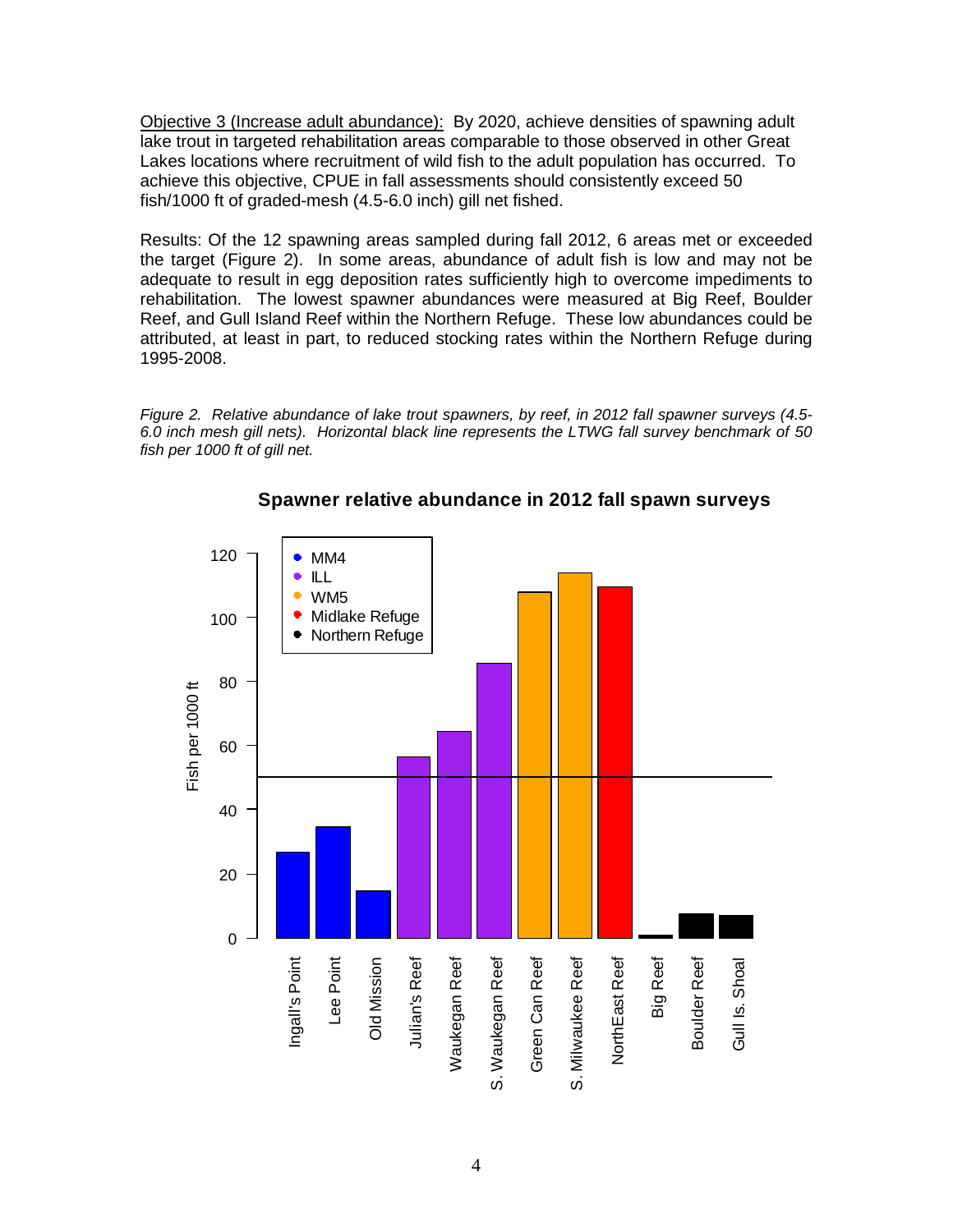Objective 4 (Build spawning populations): By 2024, spawning populations in targeted rehabilitation areas stocked prior to 2008 should be at least 25% females and contain 10 or more age groups older than age 7. These milestones should be achieved by 2032 in areas stocked after 2008.

Results: On average, the percentage of females in the fall spawner surveys conducted during 2012 exceeded the benchmark value of 25% (Figure 3). Moreover, the percentage of females in the fall spawner catch during 2012 exceeded 25% at 7 of the 12 locations included in the plot.

*Figure 3. Percentage of fall spawners that were female by location, fall 2012. Horizontal black line represents the LTWG fall survey benchmark value of 25%.* 



## **Percent Female Spawners in 2012 Fall Surveys**

Data on the age composition of spawning lake trout during fall 2012 were not available at the time of writing this report. Consequently, the second part of Objective 4 regarding age composition of the lake trout spawners could not be assessed.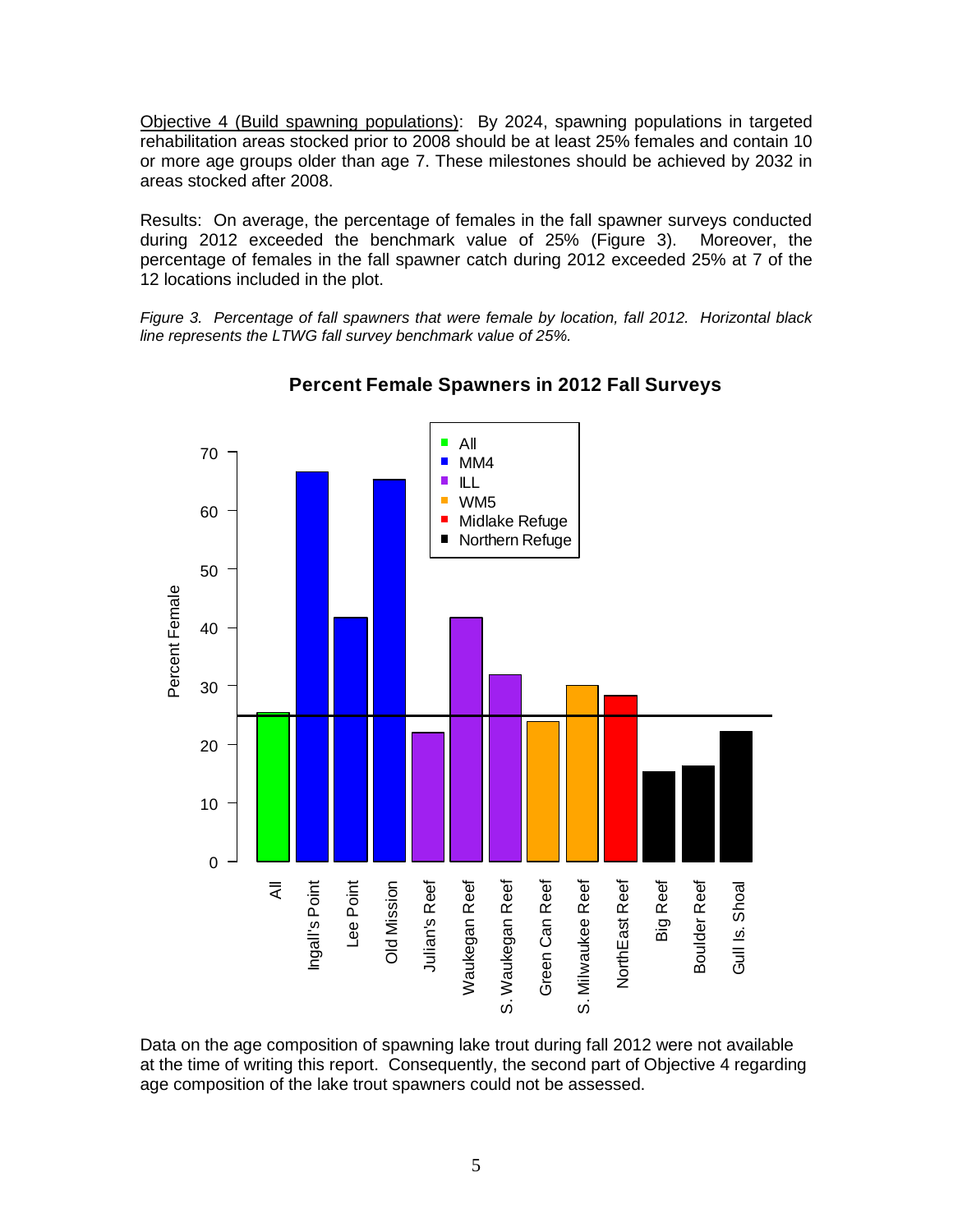Objective 5 (Detect egg deposition): By 2021, detect a minimum density of 500 viable eggs/m<sup>2</sup> (eggs with thiamine concentrations > 4 nmol/g) in previously stocked areas. This milestone should be achieved by 2025 in newly stocked areas.

Results: Egg deposition rates have remained low at the sites where egg deposition has been measured in northern Lake Michigan during 2000-2009. Nearly all of the measured densities of lake trout eggs have been less than 60 eggs/m<sup>2</sup> (Figure 4).

*Figure 4. Numbers of lake trout eggs observed per square meter in northern Lake Michigan fall egg deposition surveys. Egg deposition was measured using standard egg bag methodologies (Jonas et al.2005).*



Jonas, J. L., R. M. Claramunt, J. D. Fitzsimons, J. E. Marsden, and B. J. Ellrott. 2005. *Estimates of egg deposition and effects of lake trout (Salvelinus namaycush) egg predators in three regions of the Great Lakes. Canadian Journal of Fisheries and Aquatic Sciences 62(10):2254-2264.*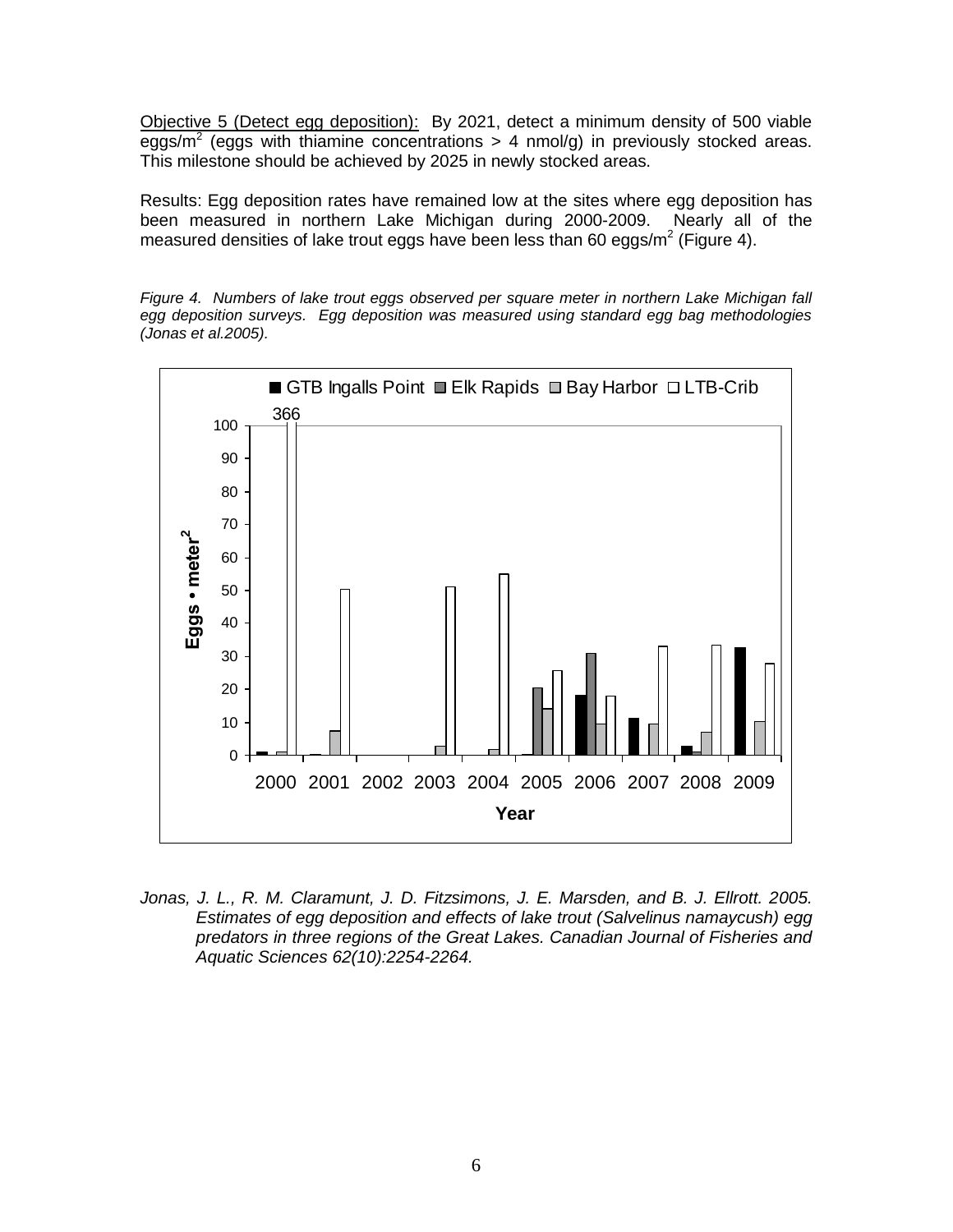Objective 6 (Detect recruitment of wild fish): Consistent recruitment of wild lake trout in targeted rehabilitation areas should occur as follows: by 2022 detect age-1 fish in bottom trawls, by 2025 detect age-3 fish in spring graded-mesh-gill-net assessments, and by 2028 consistently detect sub-adults.

Results: In 2012, 5.0% of lake trout caught during the spring LWAP survey were fish that had no fin clip which is above the recently estimated 3.0% rate of marking error (fish released from the hatchery without a fin-clip). This suggests that natural reproduction is slowly increasing in at least some areas of Lake Michigan (Figure 5). In 2011 and 2012, about 20% of the juvenile lake trout incidentally caught in gill nets set for bloaters off the Door Peninsula and Mid-lake reef in Wisconsin during February surveys were unclipped fish and most were <500 mm in length. In 2013, gillnet collections off the Door Peninsula returned 22% (29 of 129) unclipped while bottom trawls near Manitowoc had an unclipped recovery rate of 21% (7 of 33). The most substantive evidence of natural reproduction was in 2012 fall spawn surveys in Illinois waters were 50% (262 of 528) of lake trout were unclipped. Lastly the USGS Great Lakes Science Center (GLSC) fall bottom trawl survey in September and October of 2012 caught 4 age-0 lake trout and 2 were wild. Since 2005, 18 of the 113 lake trout, or 16% of the lake trout, caught in the GLSC bottom trawl survey were unclipped. Prior to 2005, less than 2% of the lake trout caught in the GLSC bottom trawl survey were unclipped.





Objective 7 (Achieve restoration): By 2037, 75% or more of the lake trout in deep- and shallow-water habitats should be age-10 and younger and of wild origin.

Results: Populations far from targets.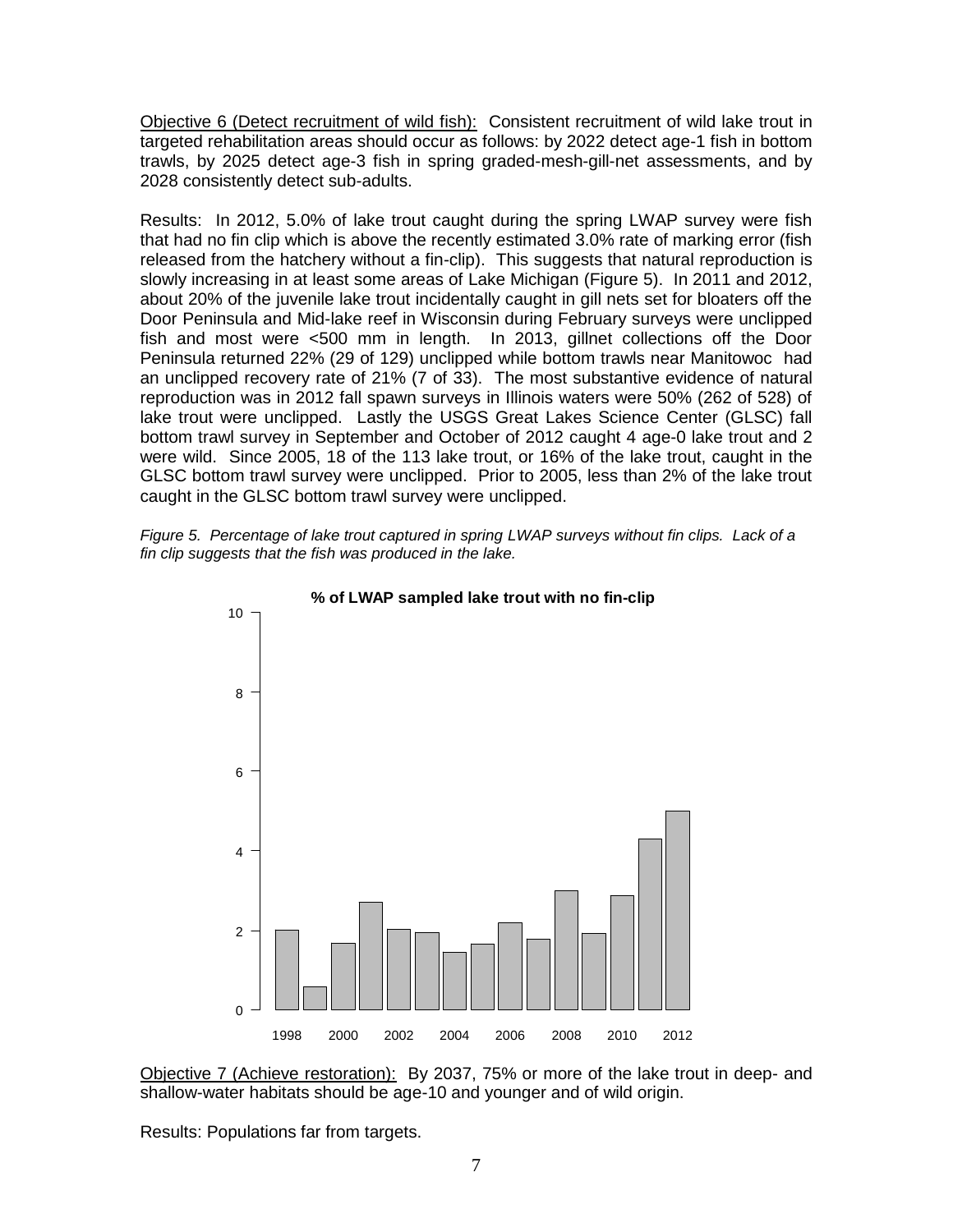### **Lake trout stocking**

The U. S. Fish and Wildlife Service stocked a total of 2.96 million yearling (14-16 months old) lake trout into Lake Michigan in 2012. Stocking totals for each state jurisdiction were 122,692 in Illinois, 42,420 in Indiana, 2,093,339 in Michigan, and 703,349 in Wisconsin (Figure 6). All yearling fish received an AD fin clip paired with a coded wire tag. The stocked yearling lake trout consisted of four strains: Apostle Islands, Lewis Lake, Seneca Lake, and Klondike Reef. All Klondike Reef strain lake trout were stocked at Northeast Reef. Additionally, 552,847 fall fingerlings (Parry Sound, Lewis Lake, Apostle Islands, and Seneca Lake) were stocked into nearshore waters of Lake Michigan.